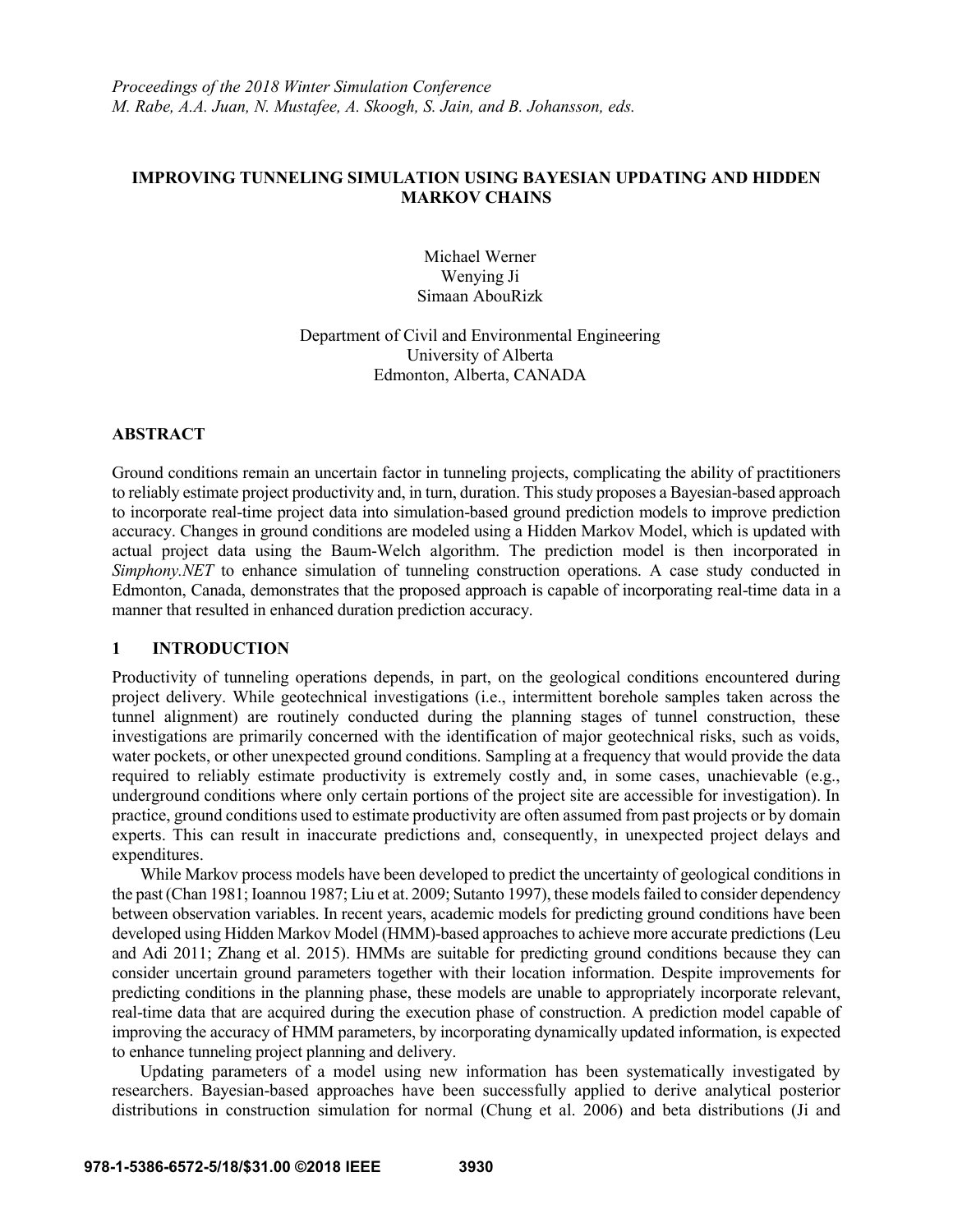AbouRizk 2017). However, the set of observations in a HMM is a sequence of various observable outcomes and, therefore, traditional Bayesian updating techniques are not as directly applicable. With HMMs, both the unique instances in the data sequence and the transition from one outcome to the next must be accounted for when updating model parameters. The observations, as well as the transition information, become required inputs in the updating process. Although analytical methods cannot be applied for updating HMMs, numerical techniques can, potentially, be used for reasonable HMM updating (Rabiner 1989).

Here, a Baum-Welch algorithm (Baum and Petrie 1966) is implemented to allow HMMs in tunneling simulation models to be updated with real-time data. The HMM, the Baum-Welch algorithm-based parameter updating technique, and the creation of the simulation environment are detailed, and a case study is performed to demonstrate the feasibility and applicability of the proposed approach.

### **2 METHODOLOGY**

The proposed methodology is comprised of three primary components: (1) the HMM, which is used in this study for stochastic modeling purposes, (2) the Baum-Welch algorithm, which is used to achieve parameter updating of the HMM, and (3) the specialized simulation environment, which is created using the construction simulation platform, *Simphony.NET* (AbouRizk et al. 2016). The methodology is detailed as follows.

### **2.1 Hidden Markov Model**

A Hidden Markov Model (HMM) is a statistical Markov model in which the system being modeled is assumed to be a Markov process with unobserved (i.e., hidden) states. A graphical representation of a HMM is illustrated in Figure 1.



Figure 1: Graphical example of a HMM, where (x) represents a hidden state, (y) represents an observable state, (a) represents a transition probability from a hidden state to another, and (b) represents the emission probability from a hidden state to an observable state.

The first step for estimating a Markov model using a Bayesian approach involves determining the inputs. A HMM includes initialized parameters, namely prior state density matrix-π, transition matrix-A, and observation matrix-B. Rabiner and Juang (1993) suggested using uniformly distributed probabilities for initializing prior state density matrices and transition matrices, as these values are unknown and every possibility is equally likely to occur. Alternatively, Rabiner and Juang (1993) have also recommended making reasonable assumptions in the initialization of the observation matrix. The notation used for HMM parameters, their corresponding matrices and vectors, and their elements, based on Rabiner and Juang (1986) and Rabiner (1989), are detailed as follows: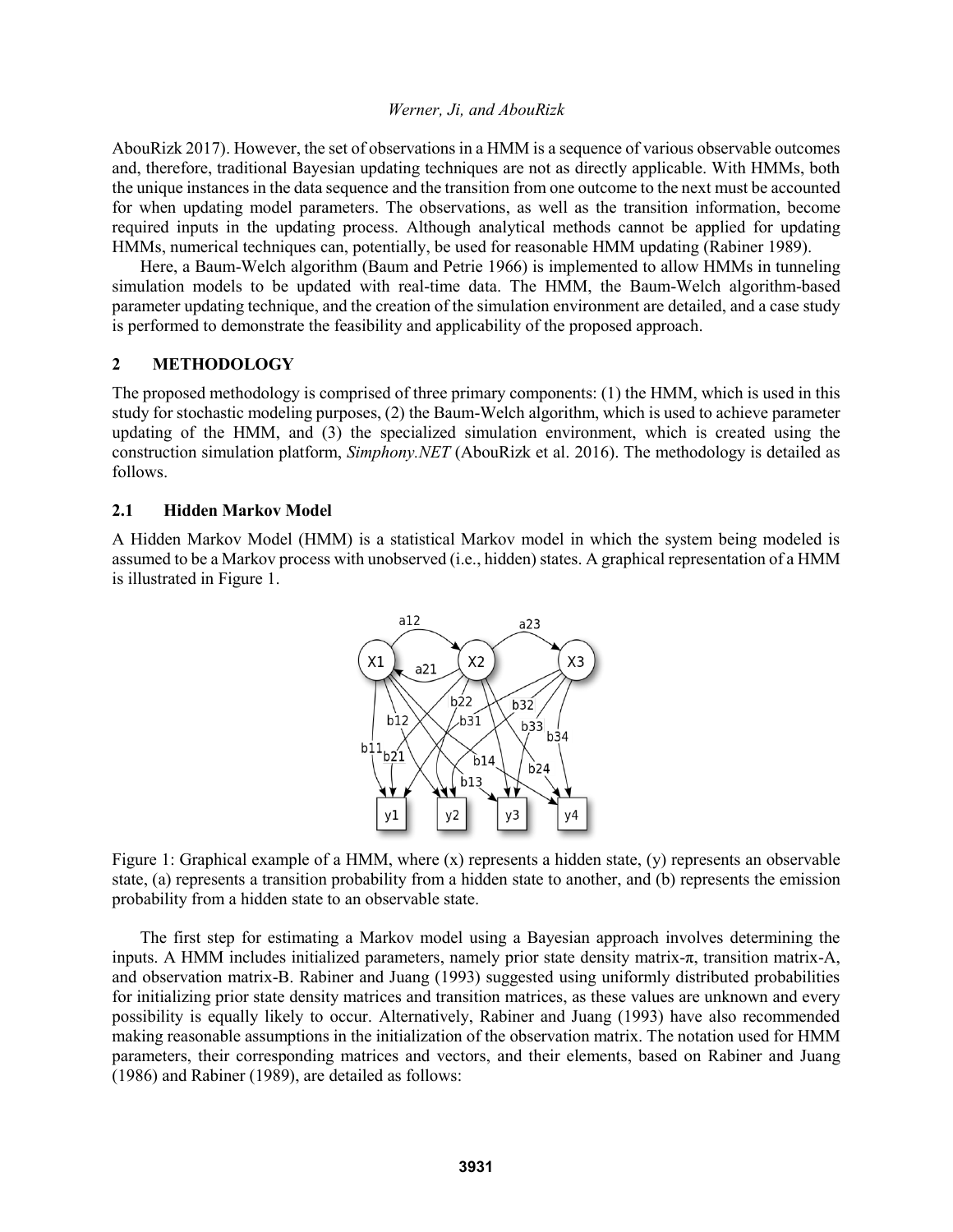$X = \{x_1, x_2, ..., x_T\}$ : A set of all possible hidden states  $Y = \{y_1, y_2, ..., y_T\}$ : A set of all possible observable states  $A = \{a_{ij}\}\text{, } a_{ij} = P(s_{t+1} = j \mid s_t = i)$ : State transition probability matrix  $B = \{b_{im}\}, b_{im} = P(x_t = m \mid s_t = i)$ : Emission probability matrix  $\pi = {\pi_i}$ ,  $\pi_i = P(s_1 = i)$ : Initial state distribution or prior distribution  $\theta = \{A, B, \pi\}$ : HMM parameters  $U = \{u^{(A)}, u^{(B)}, u^{(C)}\}$ : Hyperparameters used to define the prior over  $\theta$ 

### **2.2 Baum-Welch Algorithm**

Bayesian statistics allow for the modeling of changes in probabilistic values within a random system. In the case of Markov modeling, Bayesian statistics allow users to easily update predictions as new information becomes available. In essence, the posterior prediction is an integration of prior predictions and newly collected information. However, determining a method to adjust HMM parameters (i.e., A, B,  $\pi$ ) to maximize the probability of the observation sequence from a given model is extremely difficult; indeed, there is no way to analytically solve such a problem (Rabiner 1989). Rather, parameter derivation can be achieved using iterative numeric methods, such as the expectation modification method (Dempster et al. 1977) or gradient techniques (Levinson et al. 1983).

The Baum-Welch algorithm uses the well-known Expectation Maximization algorithm to determine the maximum likelihood estimate of HMM parameters from a set of observed feature vectors. The Baum-Welch algorithm, first proposed by Leonard E. Baum and Lloyd R. Welch in a series of articles in the late 1960s (Baum and Petrie 1966; Baum and Sell 1968; Baum et al. 1970), is numeric in nature and is based on the forward-backward procedure described by Rusian Stratonovich (1960). The Baum-Welch method was selected for implementation in this study due to its ease of application and to its ability to be implemented into the *Simphony.NET* modeling environment.

The algorithm involves using a set of observed outcomes to update the parameters of a HMM. These observed outcomes may be a simple set containing one observation array or may be comprised of a complex series of observation arrays. The algorithm uses these sets of observations to generate parameters, which are referred to as updating parameters. These updating parameters represent probability values and are used to update the parameters of the HMM. The updating parameters output by the algorithm include:  $\alpha$ ,  $\beta$ ,  $\xi$  and ϒ. The ϒ and ξ updating parameters are computed based on the α and β parameters. ϒ and ξ are the only parameters used in the final updating step. The formulae for calculating these parameters are summarized in Equations 1 to 6.

$$
\alpha_1(j) = \pi_j b_j(Q_1) \tag{1}
$$

$$
\alpha_{t+1}(j) = b_j \left( O_{t+1} \right) \sum_{i=1}^N \alpha_i(i) a_{ij} \tag{2}
$$

$$
\beta_T(j) = 1.0\tag{3}
$$

$$
\beta_t(j) = \sum_{i=1}^N \beta_{t+1}(i) a_{ji} b_i (O_{t+1})
$$
\n(4)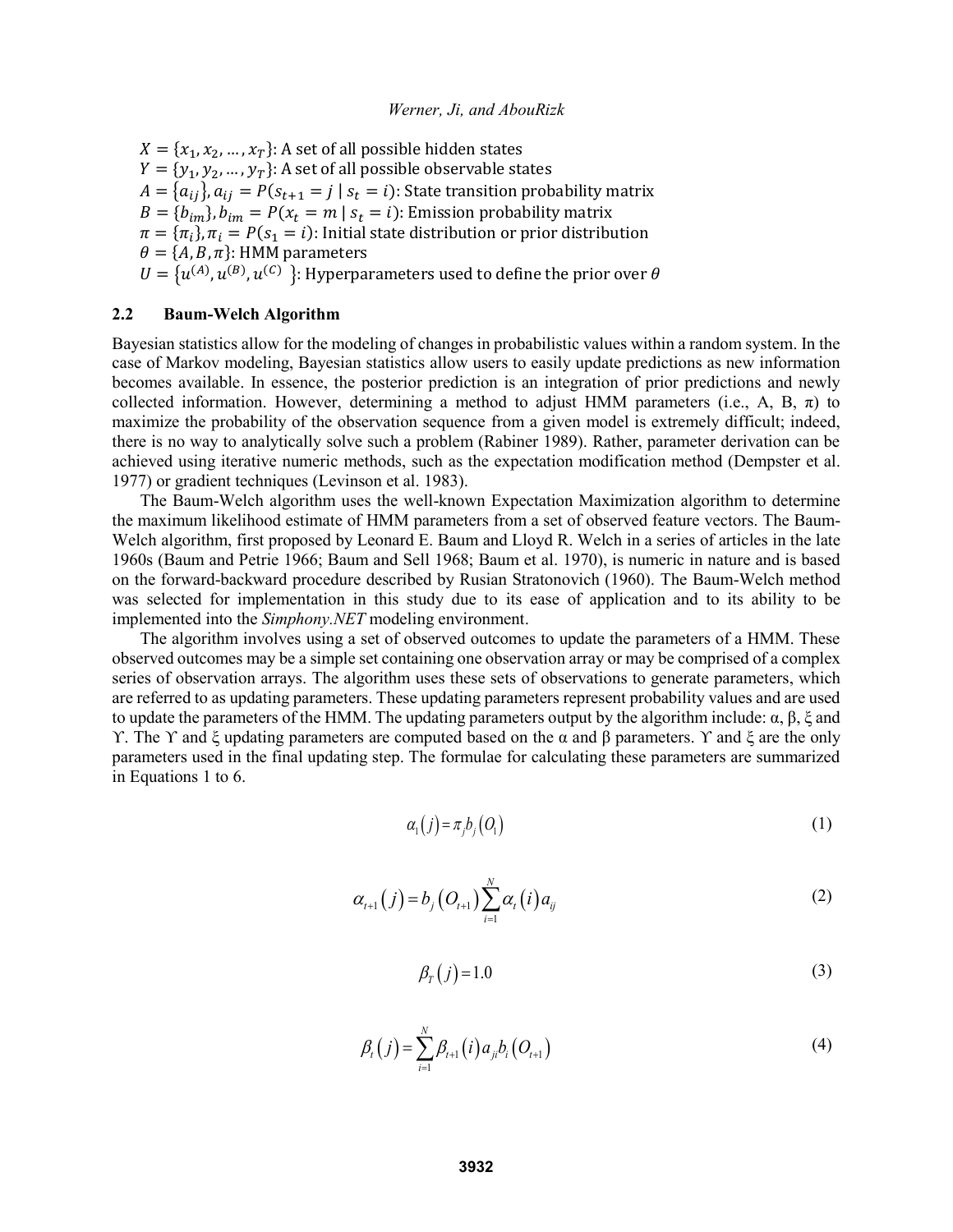$$
\xi_t(i,j) = \frac{\alpha_t(i)a_{ij}b_j(O_{t+1})\beta_{t+1}(j)}{P(O|\lambda)}
$$
\n(5)

$$
\gamma_{t}(i) = \sum_{j=1}^{N} \xi_{t}(i, j) = \frac{\alpha_{t}(i) \beta_{t}(i)}{P(O | \lambda)}
$$
\n(6)

After the above parameters are calculated, updated probabilities for the A and B matrix are calculated using Equations 7 and 8.

$$
a_{ij}^{*} = \frac{\sum_{t=1}^{T-1} \xi_{t}(i,j)}{\sum_{t=1}^{T-1} \gamma_{t}(i)}
$$
(7)

$$
b_i^* \left( v_k \right) = \frac{\sum_{t=1}^T \gamma_t(i) \psi}{\sum_{t=1}^T \gamma_t(i)}
$$
\n
$$
(8)
$$

### **2.3 Simphony Modeling Environment**

The majority of simulation environments available today provide graphical modeling constructs to visually represent the logic flow of systems, operations, and processes that have been abstracted for the purposes of simulation-based analysis. Here, *Simphony.NET* was used as the simulation environment for achieving the proposed approach. Specific Markov chain elements were developed for use in the *Simphony.NET* simulation environment general template, enabling the definition and emulation of Markov chains in *Simphony.NET*, and enhancing flexibility of the types of models that can be constructed.

Markov elements were designed to have one-to-one mapping between constructs that appear in the graphical layout of a Markov chain model on paper and one developed using the envisioned *Simphony.NET* environment. Markov chain states are represented by a state modeling visualization and, for the case of hidden Markov chains, are represented by observations. Transitions between hidden states and emission from hidden states to observable states are represented using directional arrows, with a probability value assigned to each. The higher-level "MarkovModel" modeling element is responsible for controlling and managing Markov chain model parameters from the model layout, simulating the Markov chain, and tracking Markov chain behavior. The "MarkovTransition" modeling element was created to trigger the Markov chain to be stepped during the simulation. Elements implemented in the modeling environment and the Markov model created within the *Simphony.NET* user interface are illustrated in Figure 2.

#### **3 CASE STUDY AND RESULTS**

To demonstrate the feasibility and applicability of the proposed approach, a real project from Edmonton, Canada, is utilized to perform the simulation analysis. The case project was a three-phase drainage improvement project; this case study focuses on two of these phases including a 1km tunnel (Project A) and a 500m tunnel (Project B). Both tunnels were 2340mm diameter storm tunnels completed using Tunnel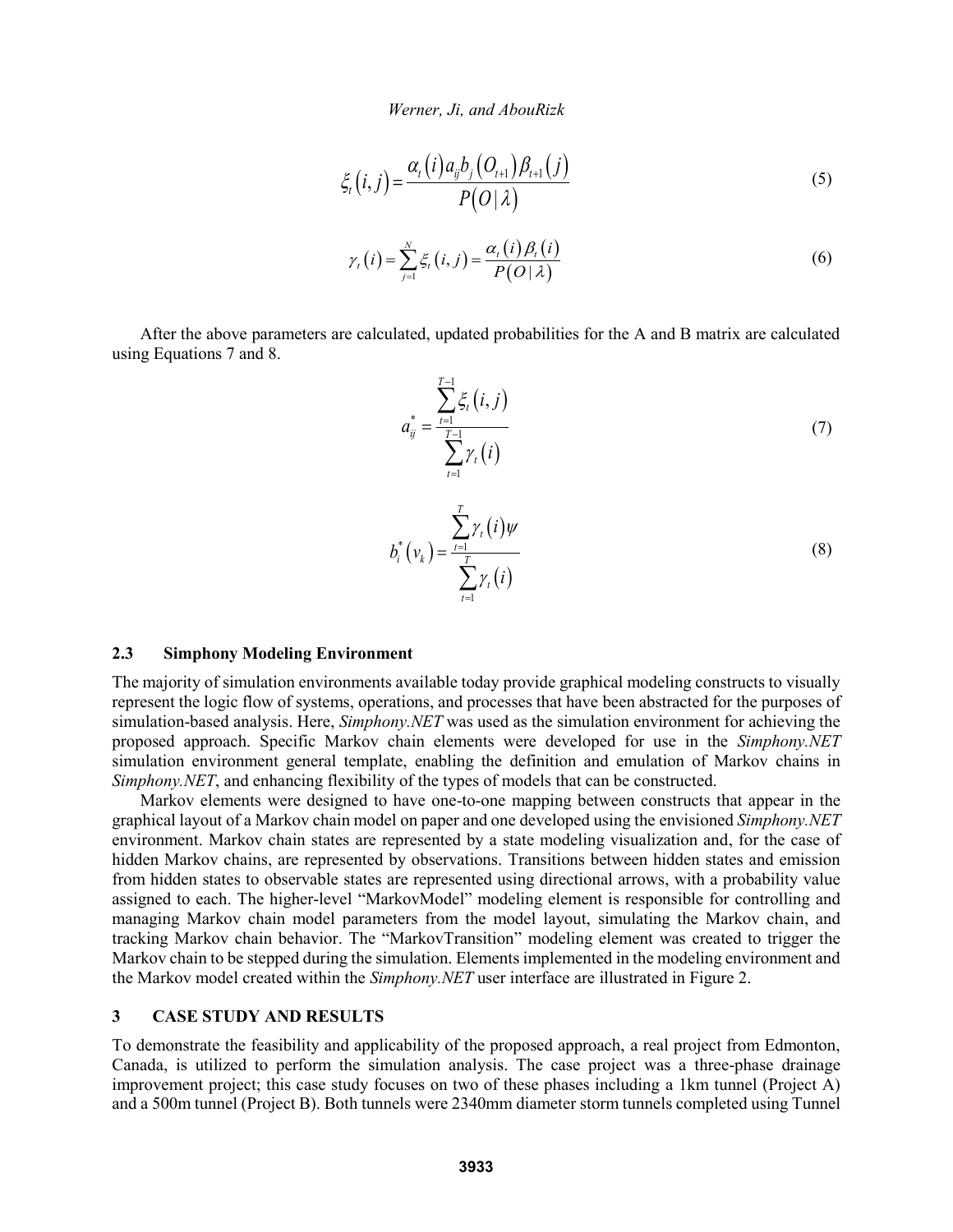Boring Machine (TBM) excavation. Based on borehole data collected prior to construction, the majority of tunneling was expected to involve clay till (with inter-till sand zones), a mix of sandy clay, and the possibility of sand pockets.



Figure 2: Markov model elements embedded within *Simphony.NET.*

# **3.1 Data Preparation and Model Inputs**

Beginning in September 2015, TBM excavation proceeded along Project A; 978m were completed at the end of August 2016. Throughout this phase, geotechnical conditions, daily excavation progress, and shift length were monitored on a daily basis. Project A data are summarized in Table 1.

| <b>Ground Conditions</b> | Count $(m)$ | Length of Persistence (m) |                    |     | <b>Effective Duration</b><br>$(hr/m)^*$ |           |
|--------------------------|-------------|---------------------------|--------------------|-----|-----------------------------------------|-----------|
|                          |             | Average                   | Minimum<br>Maximum |     | Average                                 | Std. Dev. |
| Clay                     | 207         | 13.8                      |                    | 44  | 2.16                                    | 0.16      |
| Clay Sand                | 712         | 37.5                      |                    | 174 | 2.10                                    | 1.45      |
| Sand                     | 59          | 6.6                       |                    | 10  | 2.34                                    | 2.07      |

Table 1: Actual project data from Project A.

*\*Effective Duration calculated as shift time divided by meters excavated each day.*

Actual project duration data for Project B, at 100m intervals, are detailed in Table 2. These data will be compared to simulation results.

|                                 | $0-100m$        | $100 - 200m$    | 200-300m        | 300-400m        | $400 - 500m$    | <b>Total</b>    |
|---------------------------------|-----------------|-----------------|-----------------|-----------------|-----------------|-----------------|
| Clay                            | $2.10 \pm 0.43$ | $2.18 \pm 0.59$ | $2.73 \pm 1.61$ | $2.33 \pm 0.69$ | $2.70 \pm 1.51$ | $2.41 \pm 1.07$ |
| Clay Sand                       | n/a             | $2.03 \pm 0.06$ | $2.44 \pm 0.65$ | n/a             | n/a             | $2.35 \pm 0.58$ |
| Actual<br>Duration (hrs.)       | 211             | 208.50          | 232.50          | 229.50          | 270             | 1152            |
| Total Actual<br>Duration (hrs.) | 211             | 419.5           | 652             | 881.5           |                 | 1152            |

Table 2: Actual project data from Project B.

*\*Values are average ± standard deviation.*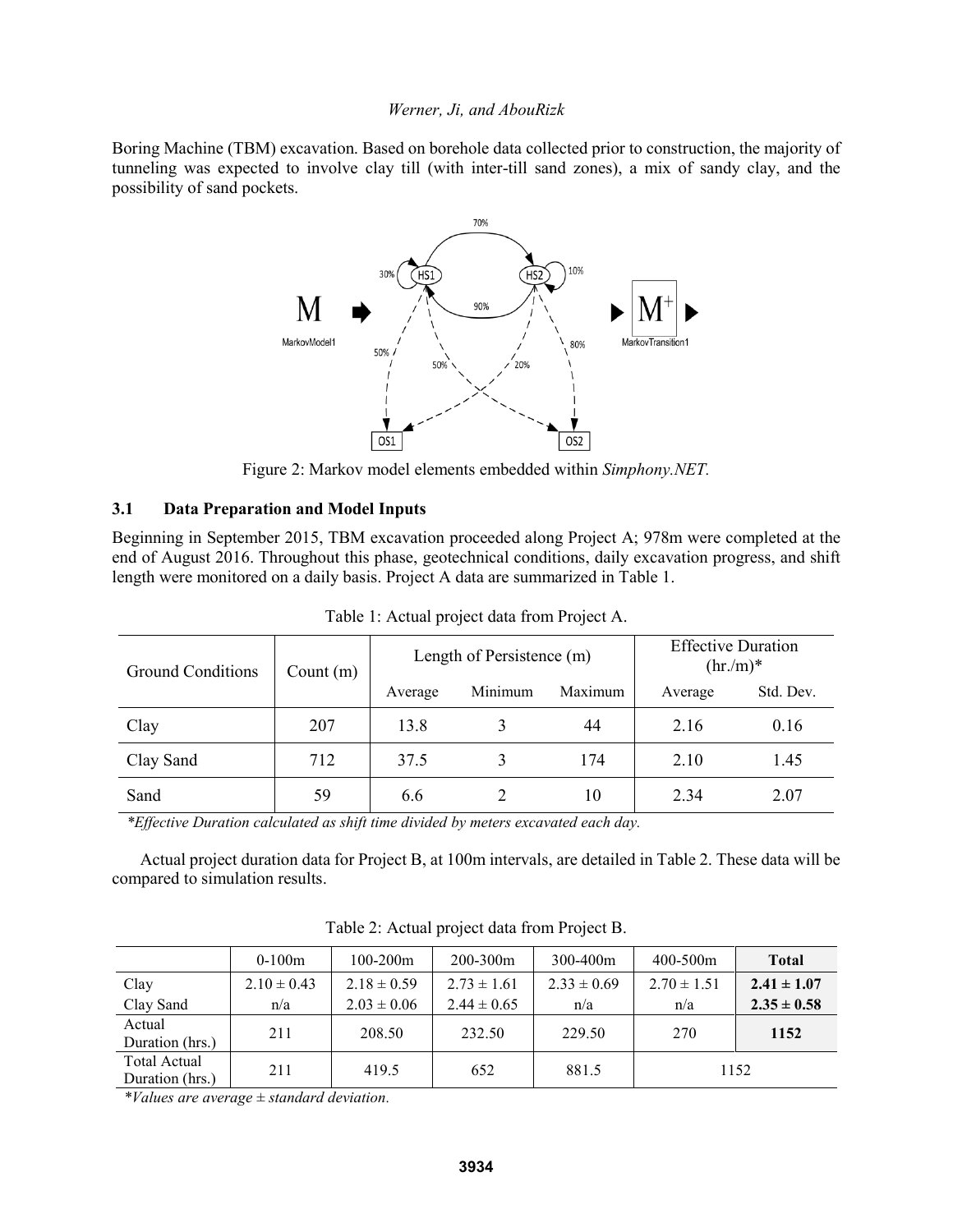### **3.2 Model and Assumptions**

A tunneling construction simulation model, developed based on a previously proposed model (AbouRizk et al. 2016), was developed. Due to the similarity of the present case study, the proposed model was used as a baseline. This model was then embellished with the Markov chain elements as well as updated project parameters for the case study. The model schematic is illustrated in Figure 3.



Figure 3: Case study tunneling model schematic.

Excavation duration is dependent on the ground condition (i.e., output) of the HMM chain. The pseudo code below provides details of how excavation duration was determined:

```
If Ground Condition HMM has an output of "clay"
   Duration = Sample of Normal Distribution for clay (Average duration for clay, 
standard deviation for clay)
If Ground Condition HMM has an output of "clay sand"
   Duration = Sample of Normal Distribution for clay sand (Average duration for clay 
sand, standard deviation for clay sand)
If Ground Condition HMM has an output of "sand"
   Duration = Sample of Normal Distribution for sand (Average duration for sand, 
standard deviation for sand)
```
Task elements (shown on the right side of Figure 3) are used to store the duration distributions of each ground condition. Bayesian updating occurs, here, through the distribution fitting interface provided within *Simphony.NET*. Notably, certain assumptions were made to facilitate the clear implementation of the proposed updating and prediction techniques: duration data were assumed to be normally distributed, since the *Simphony.NET* modelling environment has existing capabilities to handle normal distributions.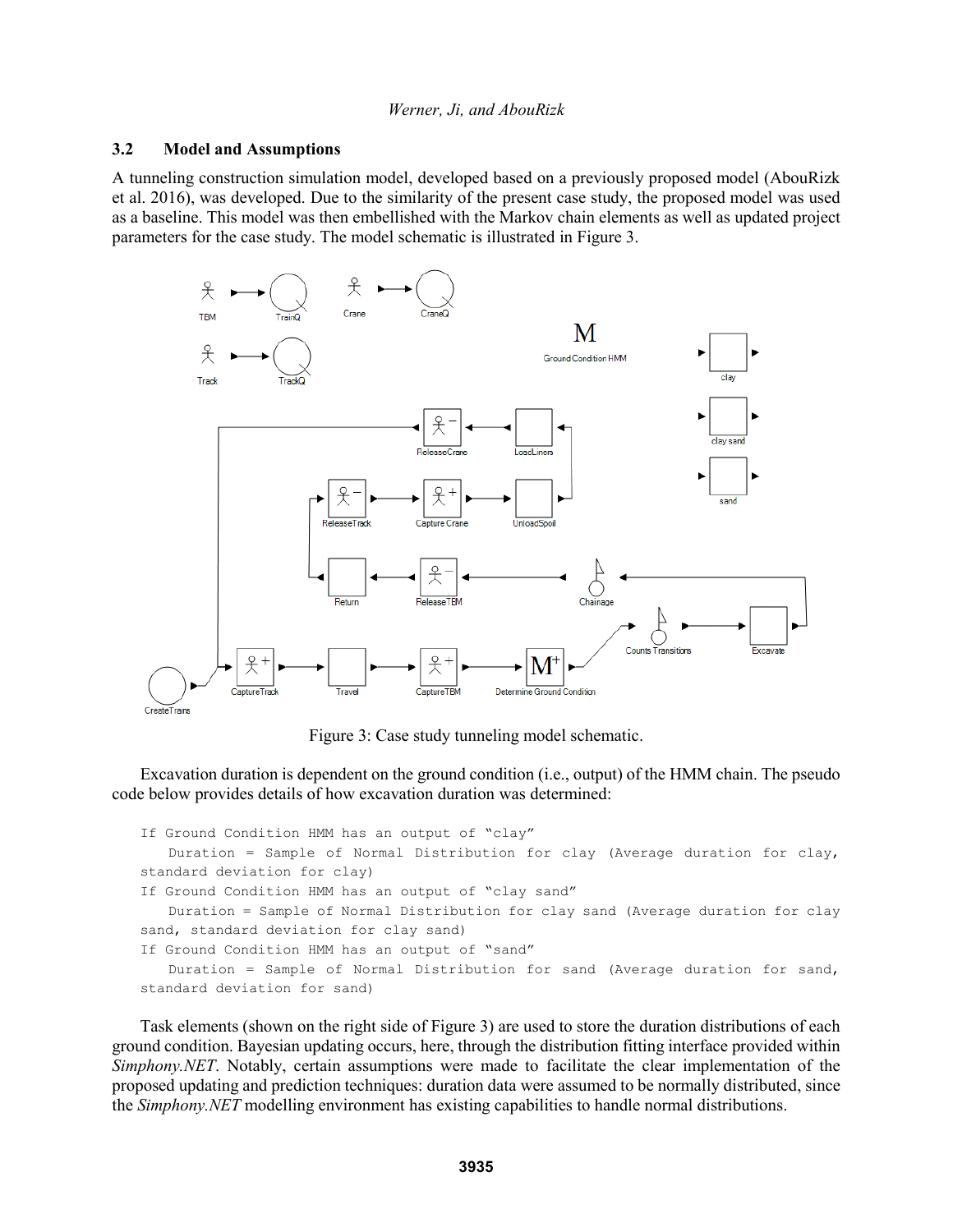### **3.3 Simulation Modeling and Run Details**

A total of 6 simulation runs were completed to assess the effectiveness of the proposed HMM and Bayesian updating components in the tunneling model. As illustrated, the initial values of transition and emission probabilities were uniformly set. The tunneling model in Figure 3 was then trained using Project A data (Table 1) to develop the baseline HMM using the implemented Baum-Welch algorithm as illustrated in Figure 4.



Figure 4: Baum-Welch training step of HMM.

A simulation run, which simulated project updates at 100m intervals for the 500m project, was completed to demonstrate how actual construction project planning and control would occur. Prior to project execution, a model would be created using basic assumptions and best guesses to estimate production rates and durations. Notably, the preliminary model could be improved using historical data of similar projects or expert knowledge. An initial run would simulate tunneling of the entire project. In practice, the execution phase of construction would begin, and real data would be collected and used to update the model and duration prediction. This process would be repeated at specified intervals until the project is complete. Here Project A data were used to "train" the Project B model. The first run (Run 1) simulated tunneling of the entire 500m. Predicted duration of Project B was recorded. At this point, actual Project B data were used to update the model and to predict the duration for the remaining 400m (as Run 2). This process was repeated at 100m intervals. Duration of each run was analyzed by adding the actual duration to date to the average simulated duration for the remaining length of tunnel. Each run was performed 1000 times to ensure a meaningful sample of results was obtained. Results are summarized in Table 3.

| Table 3: Details of simulation model runs. |
|--------------------------------------------|
|--------------------------------------------|

| Run Number | Simulated Length (m) | Actual Data Length (m) |
|------------|----------------------|------------------------|
|            | 500                  |                        |
|            | 400                  | 100                    |
|            | 300                  | 200                    |
|            | 200                  | 300                    |
|            | 100                  | 400                    |
|            |                      | 500                    |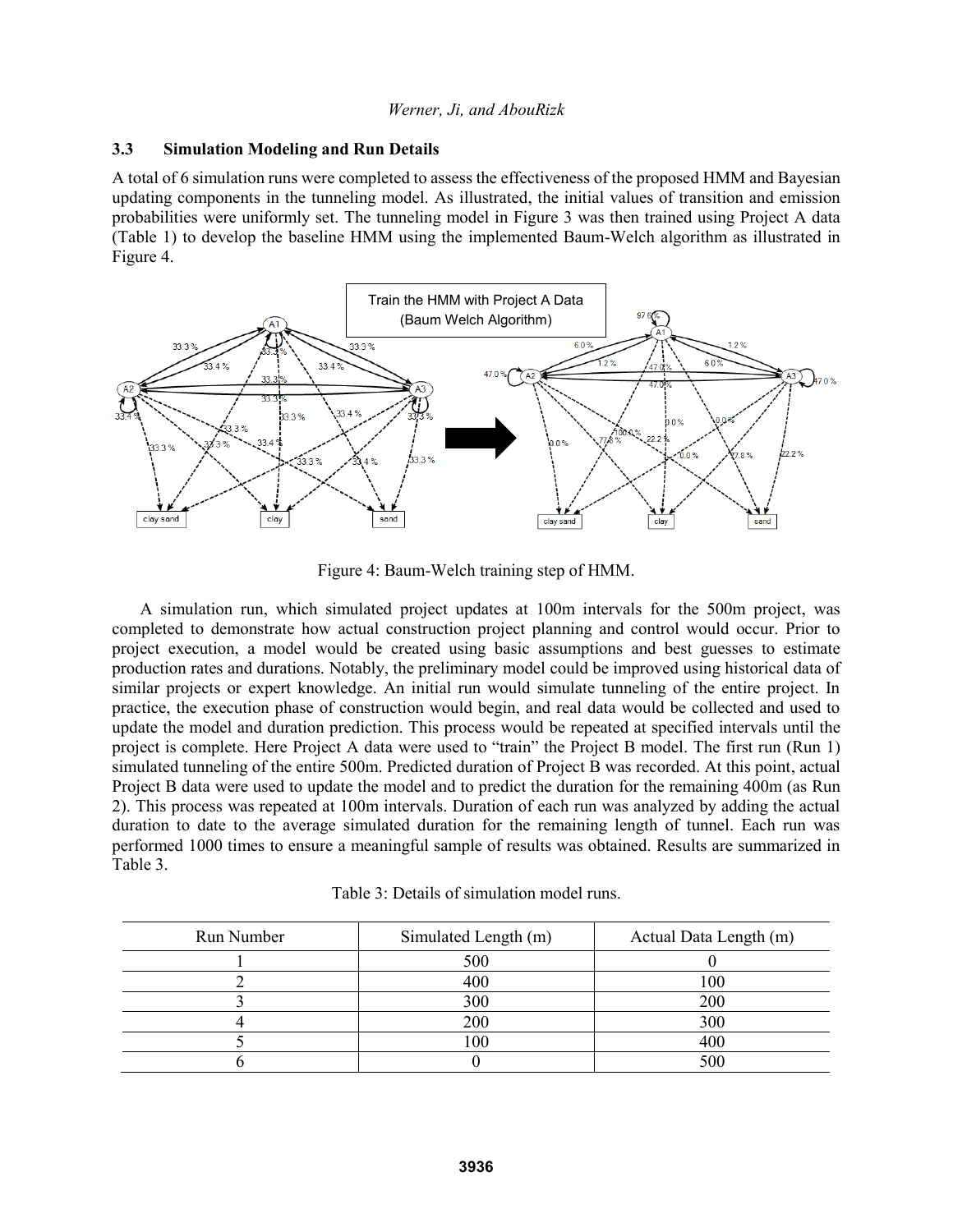Since it uses actual project data to simulate the entire project, Run 6 (i.e., the final run) can be compared to the actual project duration to determine accuracy of the model as well as the updating process.

### **3.4 Results**

For illustrative purposes, the results of three runs are summarized. The HMM chain, predicted ground conditions, and duration distributions of each run are presented. Evolution of the HMM from Run 1 to 5, and 5 to 6, are illustrated in Figure 5.



Figure 5: HMM chain for runs 1, 5, and 6 (from left to right, respectively).

In Run 1, hidden state A1 dominates the chain with a very low likelihood of transitioning to either A2 or A3. As is often observed in HMM chains, each hidden state is generally more associated with an observation—in this case, a specific ground condition. For example, A1 is primarily associated with clay sand and has a self-transition probability of 97.6%, dominating the HMM chain and approaching what is known as an absorbing state. As the HMM is updated, the likelihood of observing clay increases for all hidden states. This behavior is expected: while previous Project A data were predominantly clay sand, actual data from Project B were mostly clay (particularly through the first 200m). Sand was not observed during Project B excavation, as is reflected by the decreasing likelihood of transition to sand. Visual representations of the simulated ground conditions encountered in Runs 1, 5, and 6 are illustrated in Figure 6.



Figure 6: Simulated ground conditions encountered for runs 1, 5, and 6 (from left to right, respectively).

Run 1 is dominated by Project A data and, consequently, clay sand is the most commonly encountered ground condition in this run. In Runs 5 and 6, the influence of Project B data emerge, as evidenced by the greater and lower frequency of clay and sand encountered, respectively. Project durations for each run are summarized in Table 4.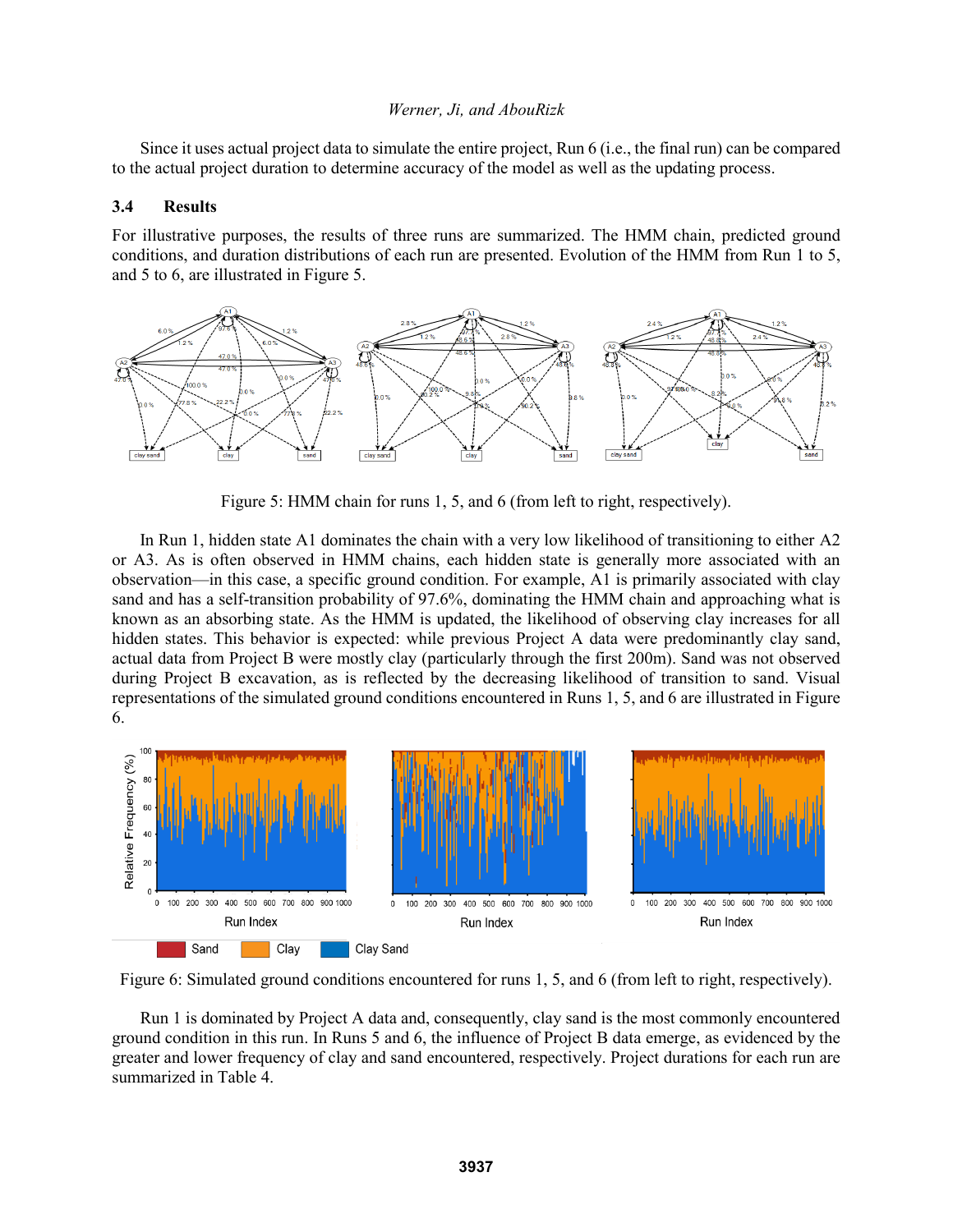| <b>Run Number</b> | Simulation Average<br>Duration (hrs.) | Actual Duration (hrs.) | Total Duration (hrs.) |
|-------------------|---------------------------------------|------------------------|-----------------------|
| 1(500m)           | 1491                                  | $\theta$               | 1491                  |
| 2(400m)           | 1185                                  | 211                    | 1396                  |
| 3(300m)           | 790                                   | 420                    | 1210                  |
| 4(200m)           | 527                                   | 652                    | 1179                  |
| 5(100m)           | 264                                   | 882                    | 1146                  |
| 6(500m)           | 1331                                  | $\theta$               | 1331                  |

Table 4: Summary of run durations.

Actual duration for Project B was 1152 hours (or 144 days) of construction, which is used as a baseline for evaluating the effectiveness of the proposed methodology. Results indicate that duration prediction accuracy was improved after each addition of actual data, beginning with a prediction of 1491 hours (or 186 days) in Run 1 and ending with a prediction of 1146 hours (or 143 days) in Run 5. Compared to Run 1, which was based on historical information alone, Run 6 simulated project duration using a combination of both historical data and information from Project B. This resulted in a simulated duration of 1331 hours (or 166 days), which is more accurate than Run 1. Notably, the model is not calibrated to mirror specific projects; rather, it was developed as a means of incorporating real-time information into tunneling simulation. Indeed, Runs 4 and 5, with information from 300 and 400m of actual data, were able to most reliably predict actual project duration, at 1179 and 1146 hours, respectively. Altogether, the results demonstrate that the updating process was able to incorporate real-time data in a manner that resulted in marked improvements in duration prediction accuracy.

# **4 CONCLUSIONS**

The present study was focused on improving simulation-based prediction of tunneling project durations by incorporating new, periodically-generated project data acquired during project execution. This research focused on predicting the physical attribute of the environment that is interacting with the work face specifically, ground conditions. The approach included the use of HMMs to model the stochasticity of ground conditions. Parameters for the HMM were updated in a real-time manner using Baum-Welch algorithm-based updating techniques. Simulation and parameter updating were achieved in an automated fashion using an improved *Simphony.NET* environment.

The feasibility and applicability of the proposed approach was demonstrated through a case study of a real tunneling project conducted in Edmonton, Canada. Application of the proposed approached improved accuracy of project duration predictions and was found capable of producing results that were similar to the actual project. While additional, real cases must be simulated to ensure the validity of the proposed method, and methods for determining prior information should be systematically developed, preliminary results indicate that the proposed approach has the potential to improve planning and delivery of tunneling projects by enhancing the reliability of ground condition predictions.

# **ACKNOWLEDGMENTS**

This work was supported by a Collaborative Research and Development Grant (CRDPJ 492657) from the Natural Sciences and Engineering Research Council of Canada.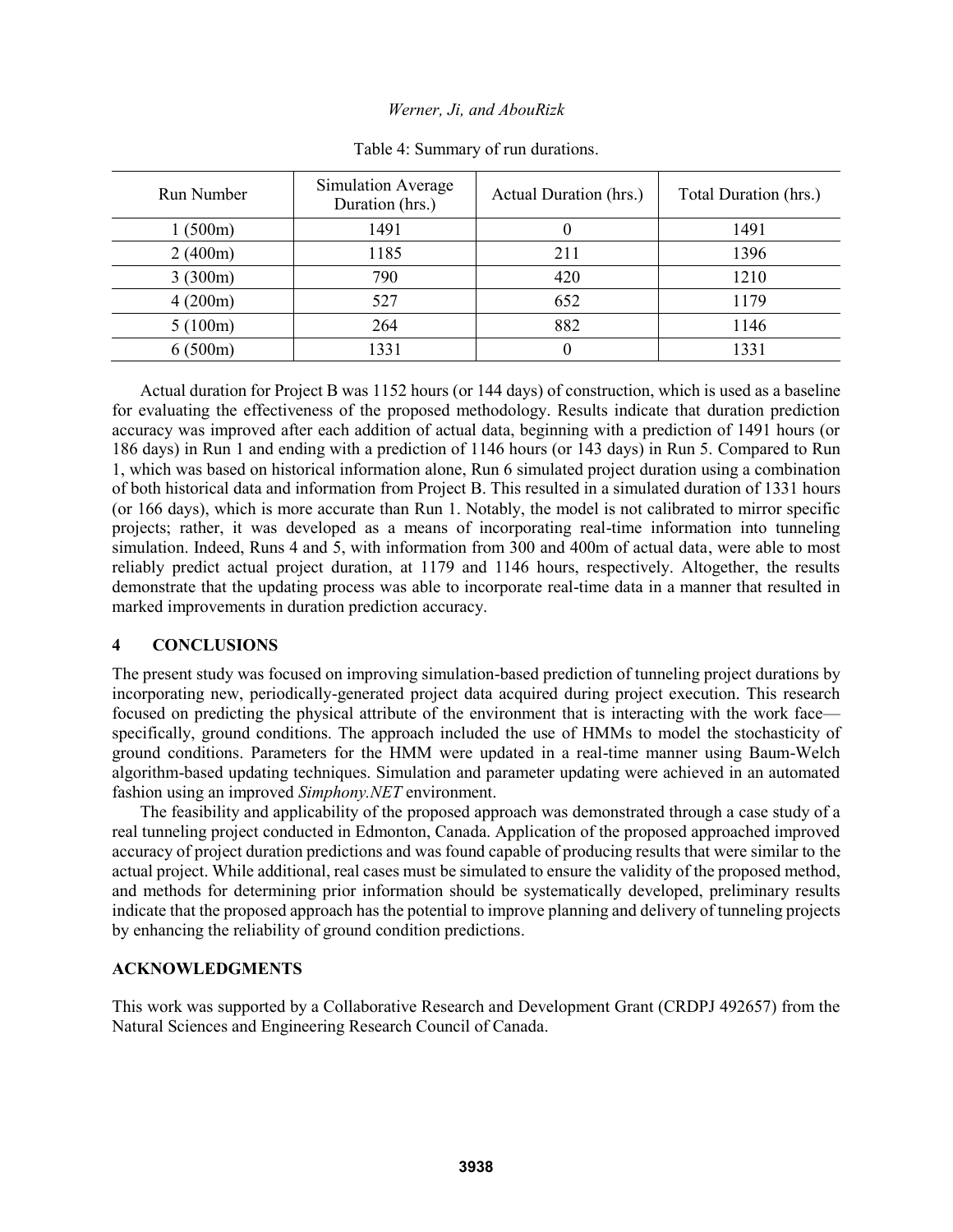### **REFERENCES**

- AbouRizk, S., S. Hague, and R. Ekyalimpa. 2016. *Construction Simulation: An Introduction Using Simphony*. 1st ed. Edmonton, Canada: University of Alberta.
- Baum, L. E. and T. Petrie. 1966. "Statistical Inference for Probabilistic Functions of Finite State Markov Chains." *The Annals of Mathematical Statistics*, 37(6): 1554-1563.
- Baum, L. E. and G. R. Sell. 1968. "Growth Transformations for Functions on Manifolds." *Pacific Journal of Mathematics*, 27(2): 211-227.
- Baum, L. E., T. Petrie, G. Soules, and N. Weiss. 1970. "A Maximization Technique Occurring in the Statistical Analysis of Probabilistic Functions of Markov Chains." *The Annals of Mathematical Statistics*, 41(1): 164-171.
- Chan, M.H. 1981. *A Geological Prediction And Updating Model in Tunneling*. Master's thesis, Department of Civil Engineering, Massachusetts Institute of Technology, Cambridge, Massachusetts. http://hdl.handle.net/1721.1/15886.
- Chung, T. H., Y. Mohamed, and S. AbouRizk. 2006. "Bayesian Updating Application into Simulation in the North Edmonton Sanitary Trunk Tunnel Project." *Journal of Construction Engineering and Management*, 132(8): 882-894.
- Dempster, A. P., N. M. Laird, and D. B. Rubin. 1977. Maximum Likelihood from Incomplete Data Via the EM Algorithm. *Journal of the Royal Statistical Society*, 39(1): 1-38.
- Ioannou, P.G. 1987. Geologic Prediction Model for Tunneling. *Journal of Construction Engineering and Management*, 113(4): 569–590.
- Ji, W. and S. AbouRizk. 2017. "Credible Interval Estimation for Fraction Nonconforming: Analytical and Numerical Solutions." *Automation in Construction*, 83: 56-67.
- Leu, S. S. and T. J. W. Adi. 2011. "Probabilistic Prediction of Tunnel Geology using a Hybrid Neural-HMM." *Engineering Applications of Artificial Intelligence*, 24(4): 658-665.
- Levinson, S. E., L. R. Rabiner, and M. M. Sondhi. 1983. "An Introduction to the Application of the Theory of Probabilistic functions of a Markov Process to Automatic Speech Recognition." *The Bell System Technical Journal*, 62(4): 1035-1074.
- Liu, D.H., Y. Q. Zhou, S. Wang, and Y.L. Zhang. 2009. "Stochastic Simulation and Risk Analysis of Water Tunnel TBM Construction Scheduling Based on Geologic Prediction Using Markov Process." *Journal of System Simulation*, 21(2): 558–562.
- Rabiner, L. R. 1989. "A Tutorial on Hidden Markov Models and Selected Applications in Speech Recognition." *Proceedings of the IEEE*, 77(2): 257-286.
- Rabiner, L. R. and B. H. Juang. 1986. An Introduction to Hidden Markov Models. *IEEE ASSP Magazine*, 4-16.
- Rabiner, L. and B. H. Juang. 1993. *Fundamentals of Speech Recognition*. 1st ed. Upper Saddle River, New Jersey: Prentice Hall.
- Stratonovich, R. L. 1960. "Conditional Markov Processes." *Theory of Probability and its Applications*, 5(2): 156-178.
- Sutanto, A. 1997. *Geologic Prediction Model With Real Time Bayesian Series Analysis*. Master's thesis, Department of Construction Engineering, National Taiwan University of Science and Technology, Taipei, Taiwan. http://etheses.lib.ntust.edu.tw/cgibin/gs32/gsweb.cgi?o=dstdcdr&s=id=%22G00M9405808%22.&searchmode=basic.
- Zhang, L., R. Ekyalimpa, S. Hague, M. Werner, and S. AbouRizk. 2015. "Updating Geological Conditions using Bayes Theorem and Markov Chain." In *Proceedings of the 2015 Winter Simulation Conference*, edited by L. Yilmaz et al. ,3367-3378, Piscataway, New Jersey: IEEE.